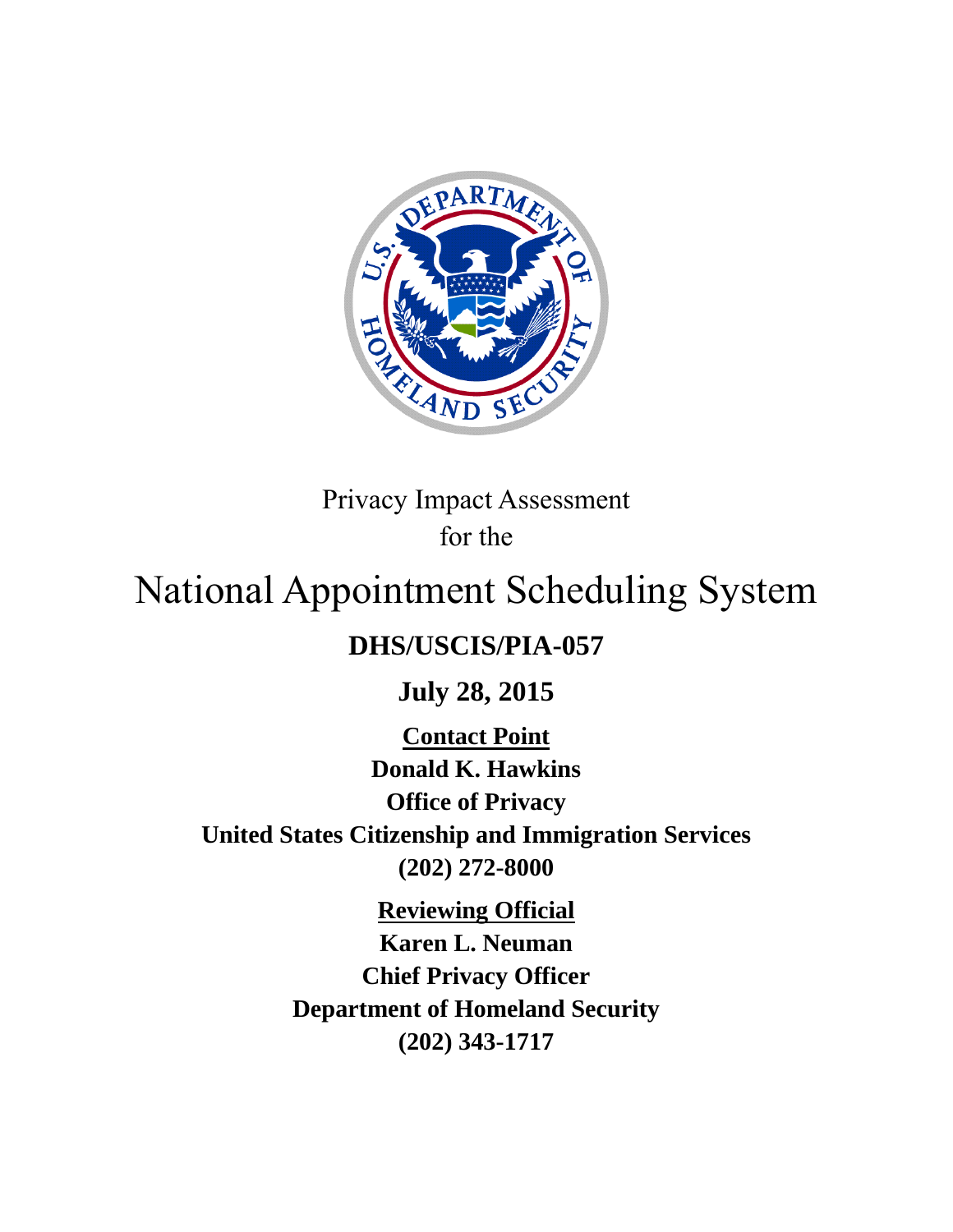

## **Abstract**

The Department of Homeland Security (DHS) U.S. Citizenship and Immigration Services (USCIS) developed the National Appointment Scheduling System (NASS) to schedule appointments for biometric collections at Application Support Centers (ASC) or Service Centers. NASS replaces the existing operational Scheduling and Notification of Applicants for Processing (SNAP) system. USCIS is conducting this Privacy Impact Assessment (PIA) because NASS uses personally identifiable information (PII) to perform its scheduling functions. All SNAP functionalities and capabilities will be replaced by NASS and the existing SNAP PIA will be retired upon publication of this PIA.

### **Overview**

The Department of Homeland Security (DHS) U.S. Citizenship and Immigration Services (USCIS) oversees lawful immigration to the United States. Individuals seeking immigration benefits submit an application or petition (application) for that benefit, plus the required fee payments and supporting documentation listed on the application form. USCIS then enters the application information into one of its main case management systems to track and process the adjudication of applications for those immigration benefits.

USCIS requires applicants and petitioners for certain immigration benefits to submit their biometric and biographic information to USCIS for a criminal background check. To collect biometrics, USCIS schedules individuals to be fingerprinted at an Application Support Center (ASC) after an application or petition is filed. USCIS uses NASS to schedule applicants for fingerprinting at one of the 161 ASC locations throughout the United States.

NASS centralizes all USCIS biometric appointment scheduling.<sup>1</sup> NASS provides automatic biometric appointment scheduling for applications that are processed by: Computer-Linked Application Information Management System (CLAIMS) 3,<sup>2</sup> CLAIMS 4,<sup>3</sup> USCIS Electronic Immigration System (ELIS),<sup>4</sup> and the Refugee Asylum and Parole System (RAPS).<sup>5</sup> Concurrent with scheduling biometric appointments, NASS also triggers the Notice Generation System (NGS) to create appointment notices for applicants. NASS sends notice data including

<sup>&</sup>lt;sup>1</sup> USCIS previously used the Scheduling and Notification of Applicants for Processing (SNAP) system for all biometric processing appointments. *See* DHS/USCIS/PIA-020 - Scheduling and Notification of Applicants for Processing (SNAP) (December 15, 2008), *available at* [www.dhs.gov/privacy.](file:///C:/Users/jlhoots/AppData/Local/Microsoft/Windows/Temporary%20Internet%20Files/Content.Outlook/K6W6VXPO/www.dhs.gov/privacy)

<sup>2</sup> *See* DHS/USCIS/PIA-016 Benefits Processing of Applicants other than Petitions for Naturalization, Refugee Status, and Asylum (CLAIMS 3) (September 5, 2008), *available at* [www.dhs.gov/privacy.](file:///C:/Users/jlhoots/AppData/Local/Microsoft/Windows/Temporary%20Internet%20Files/Content.Outlook/K6W6VXPO/www.dhs.gov/privacy)

<sup>3</sup> *See* DHS/USCIS/PIA-015 Computer Linked Application Information Management System (CLAIMS 4) Update (November 5, 2013), *available at* [www.dhs.gov/privacy.](file:///C:/Users/jlhoots/AppData/Local/Microsoft/Windows/Temporary%20Internet%20Files/Content.Outlook/K6W6VXPO/www.dhs.gov/privacy)

<sup>4</sup> *See* DHS-USCIS-PIA-056 USCIS ELIS: Form I-90 (November 13, 2014), *available at* [www.dhs.gov/privacy.](file:///C:/Users/jlhoots/AppData/Local/Microsoft/Windows/Temporary%20Internet%20Files/Content.Outlook/K6W6VXPO/www.dhs.gov/privacy)

<sup>5</sup> *See* DHS/USCIS/PIA-027(b) Refugees, Asylum, and Parole System (RAPS) and the Asylum Pre-Screening System (APSS) Update (June 5, 2013), *available at* [www.dhs.gov/privacy.](http://www.dhs.gov/privacy)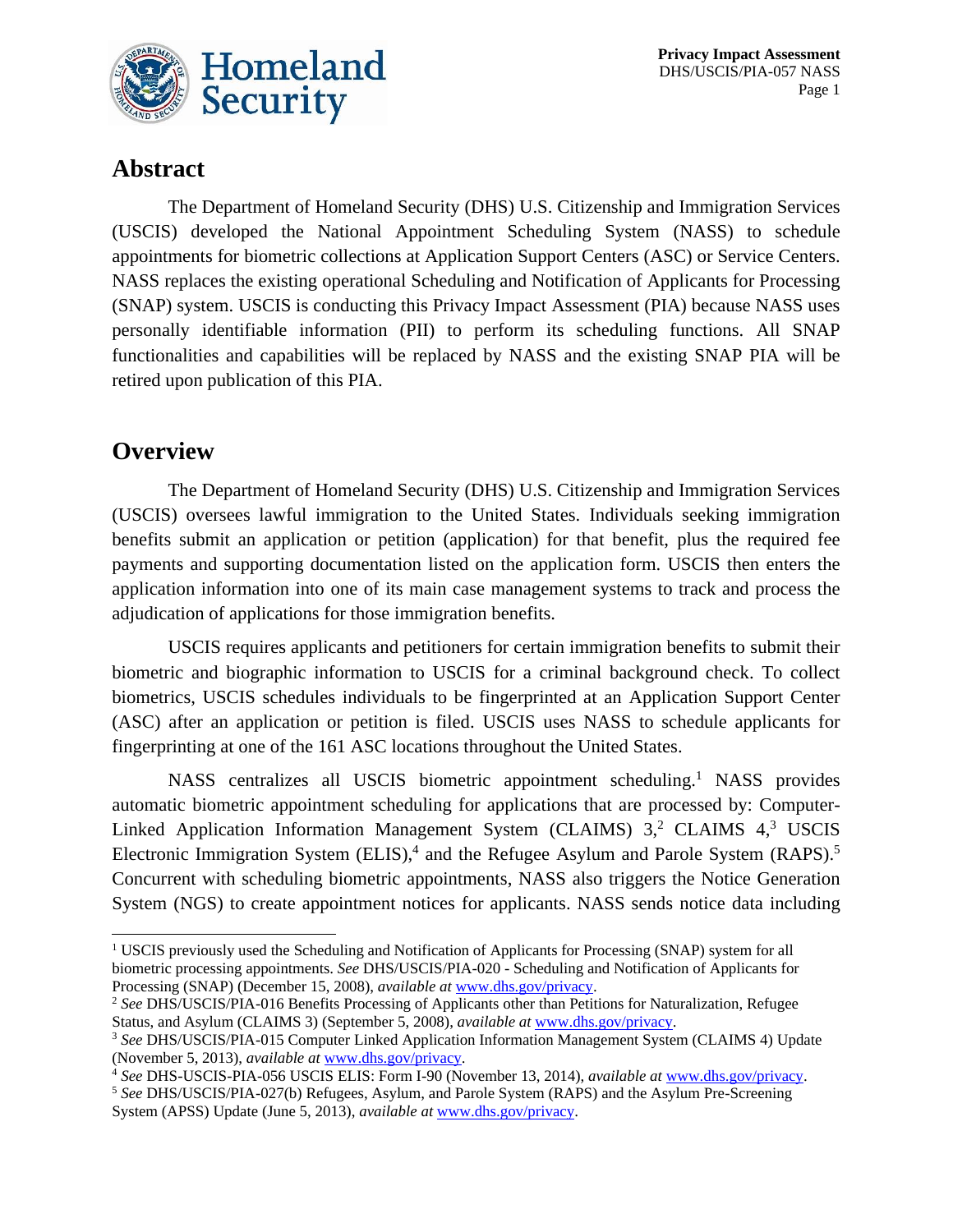

the appointment date, time, and place; notice transaction identifier; applicant information; and respresentative information to NGS to generate the notice. NGS then creates the appointment notices and sends them to the Enterprise Print Management System (EPMS) to be printed and then sent to the applicant and representative, if applicable.<sup>6</sup>

#### **Appointment Creation**

NASS generates biometric processing appointments automatically and manually. NASS automatically generates appointments on a weekly basis, or USCIS personnel may manually expedite the process by requesting an appointment for certain applicants or petitioners directly in NASS.

#### *Automatic Appointments*

NASS performs weekly automatic batch scheduling of all applications requiring biometric appointments from CLAIMS 3, CLAIMS 4, RAPS, and ELIS. When NASS schedules an appointment, the applicant's address information (in CLAIMS 3, CLAIMS 4, RAPS, and ELIS) is mapped to an open appointment in NASS by geographic location based on applicant zip code and available by operator search. There can only be one schedule status for each applicant. If NASS is unable to schedule an appointment, the applicant data is stored in NASS with a status of "not scheduled." For example, if NASS cannot automatically schedule the applicant due to lack of capacity, NASS automatically queues the applicant for scheduling to occur once an appointment is available. NASS schedules appointments on a weekly basis.

USCIS personnel also have the ability to manually change an automatically scheduled appointment, if necessary. For example, if an applicant comes into an ASC and needs to reschedule his or her appointment to another date and time, ASC personnel with the proper permissions can manually change the appointment to an available time and date that better suits the applicant.

#### *Manual Appointments*

In the course of case review, a USCIS adjudicator may determine to require a biometric collection from an applicant in support of his or her benefit application.<sup>7</sup> To schedule these appointments, USCIS personnel at ASCs and Service Centers import the applicant's name, Alien Number (A-Number) or Social Security number (SSN), receipt number, date of birth, mailing

<sup>6</sup> NASS is only responsible for scheduling appointments. NGS and EPMS are legacy systems that were specifically developed for notice generation and printing purposes. NGS only generates notices and EPMS (subsystem to CLAIMS 3) prints the notices at the Eastern Forms Center and mails these notices directly to the individials. EPMS supports the printing of notices, cards, and booklets for USCIS.

<sup>&</sup>lt;sup>7</sup> The process for manual appointment creation is complicated.since there are many policies that go around with benefit adjudication process. Some examples of why the adjudicator requests biometrics: (1) This is a new case and requires biometric information; (2) The applicant missed an appointment and request that they come in again; (3) The prints come back from FBI as unclassifiable and need to rescan again; or (4) The fingerprints have expired (after 15 months) and must be retaken.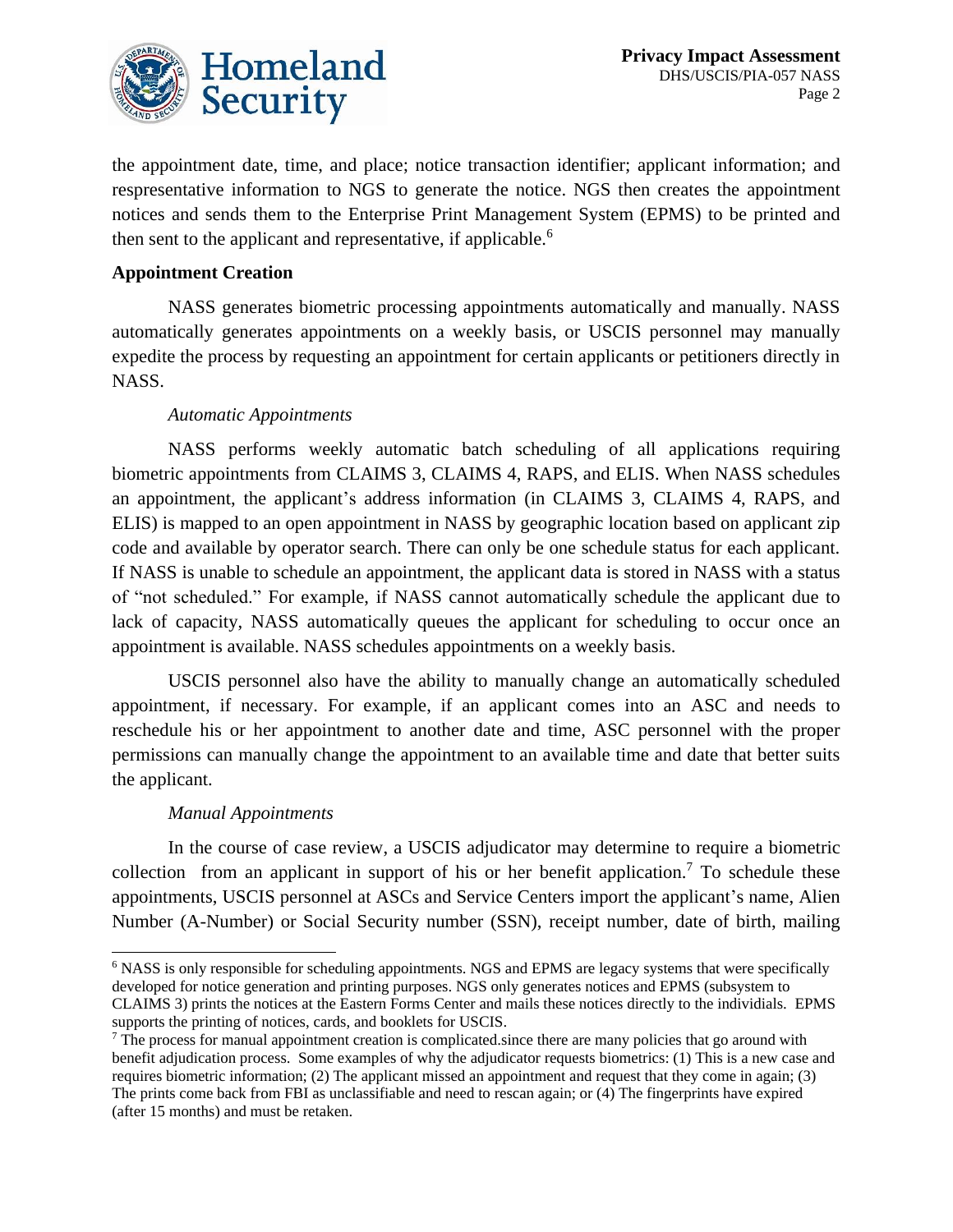

address, and attorney name and address (if applicable) into NASS. Once the USCIS adjudicator manually requests an appointment, NASS uses that information to automatically schedule the applicant's appointment with the appropriate ASC based on each applicant's zip code and the ASC's appointment capacity. However, only USCIS employees with the Administrator or Power User role can manually schedule and cancel appointments.

After NASS schedules the appointment, NASS sends the appointment date, time, and ASC or Service Center location to the respective case management system (CLAIMS 3, CLAIMS 4, RAPS, or ELIS) either through bulk processing or a direct interface. NASS also sends the information to NGS to generate a biometric appointment notice that includes the applicant information, respresentiative information, ASC location, the date and time that the applicant should arrive, and any additional instructions pertinent to that application. Limited applicant information (i.e., name, address, A-Number, and form type) is printed directly on the appointment notice. The appointment notice also includes a two dimensional (2-D) barcode that includes the following applicant information (visible only when scanned by USCIS personnel):name, address, receipt number, SSN, date of birth, country of citizenship, height, hair color, eye color, race, weight, and A-Number, if available. If an an accredited representative/attorney is listed, a separate appointment letter is sent to the resprentative on file and includes the representative name, firm name, and address and applicant's name. The appointment notices are sent to EPMS to be printed and then sent to the applicant and representative, if applicable. NASS maintains a copy of all notices for the purpose of reprinting.

#### **Appointment Management**

Customers are instructed to bring the NGS-generated appointment notice to their appointment. Currently, the only method to manage appointments is via spreadsheet. The customer presents his or her printed appointment notice and a photo identification document at the Service Center or ASC. The Service Center or ASC compares the information included in the notice and spreadsheet to ensure the information matches. The spreadsheets are used for making the transition from legacy SNAP to NASS seamless. Future releases will transition from the use of Excel spreadsheets to a web interface.

#### **Reporting**

NASS interfaces with the Standard Management Analysis & Reporting Tool (SMART) to generate a number of statistical reports for productivity in order to conduct workload analysis to properly allocate resources. <sup>8</sup> SMART users query and view PII to generate customizable reports to monitor employee workload and productivity against NASS. These reports may be generated on a broad spectrum to measure productivity trends and average processing time. The information from NASS is transmitted to SMART to create and compile reports. NASS data is

<sup>8</sup> *See* DHS/USCIS/PIA-050 Standard Management Analysis Reporting Tool (SMART), *available at*  [www.dhs.gov/privacy.](http://www.dhs.gov/privacy)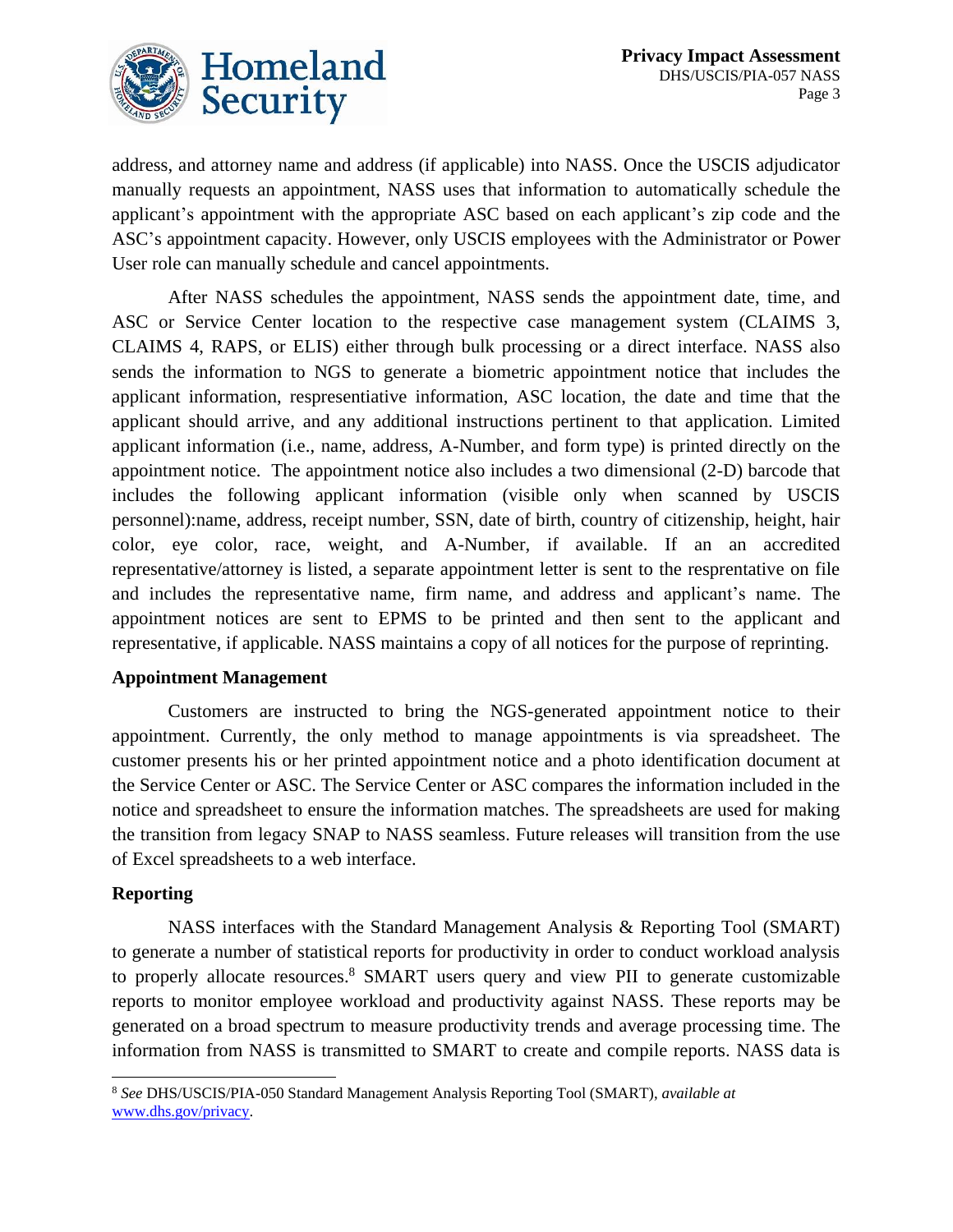

not permanently stored in SMART.

#### **Future Enhancements**

NASS is a growing and expanding project. This system is limitied to biometric collections. Future releases will include additional processing, including oath ceremonies, interviews, and field appointments. As future enhancements and functionality are developed, USCIS will update this PIA to address these expansions. In addition, the DHS Privacy Office will initiate a Privacy Compliance Review on the ASC process, including NASS, within a year of publishing this PIA.

# **Section 1.0 Authorities and Other Requirements**

### **1.1 What specific legal authorities and/or agreements permit and define the collection of information by the project in question?**

The authority to collect information is found within the Immigration and Nationality Act  $(INA).<sup>9</sup>$ 

### **1.2 What Privacy Act System of Records Notice(s) (SORN(s)) apply to the information?**

The information collected and used by NASS to create appointments is covered by the Asylum Information and Pre-Screening,<sup>10</sup> Benefit Information System,<sup>11</sup> and Electronic Immigration System-2 Account and Case Management SORNs.<sup>12</sup> The biometric data collected at the scheduled appointment is stored in the Customer Profile Management Service (CPMS) and is covered by the Background Check Service<sup>13</sup> and Biometric Storage System<sup>14</sup> SORNs.

### **1.3 Has a system security plan been completed for the information system(s) supporting the project?**

Yes.

### **1.4 Does a records retention schedule approved by the National Archives and Records Administration (NARA) exist?**

USCIS is working with NARA to develop a records retention schedule to cover the

<sup>9</sup> 8 U.S.C. §§ 1101, 1103, 1201, and 1255.

<sup>10</sup> *See* DHS/USCIS-010 Asylum Information and Pre-Screening, 75 FR 409 (Jan. 5, 2010)*.* 

<sup>11</sup> *See* DHS/USCIS-007 Benefits Information System, 73 FR 56596 (Sept. 29, 2008)*.* 

<sup>&</sup>lt;sup>12</sup> See DHS/USCIS-015 Electronic Immigration System-2 Account and Case Management System of Records, 78 FR 20673 (Apr. 5, 2013)*.* 

<sup>&</sup>lt;sup>13</sup> DHS/USCIS-002 Background Check Service, 72 FR 31082 (June 5, 2007).

<sup>14</sup> DHS/USCIS-003 Biometric Storage System, 72 FR 17172 (Apr. 6, 2007).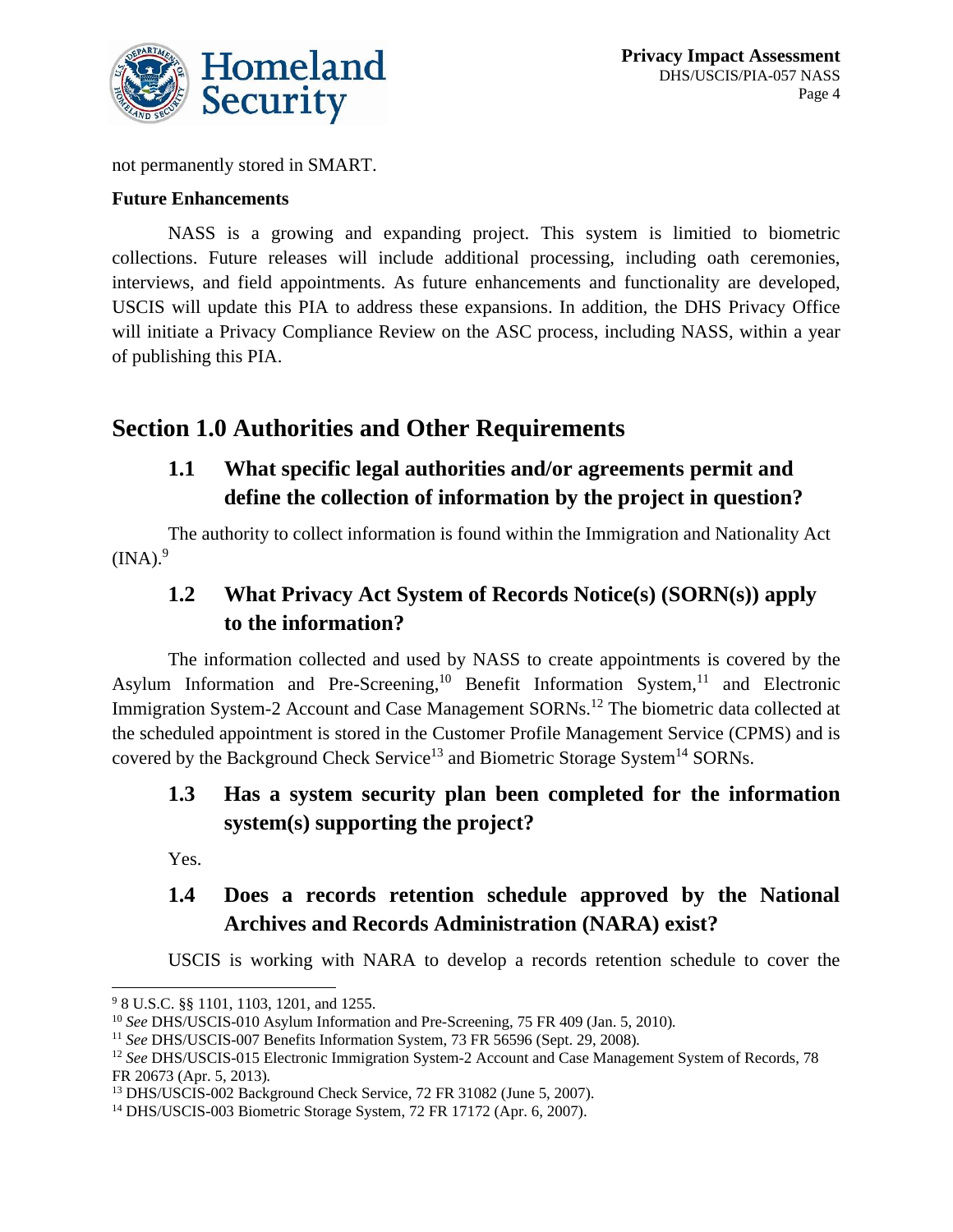

appointment scheduling records. USCIS plans to propose a 99 year retention period because the relationship between an applicant and USCIS may span the applicant's entire life.

**1.5 If the information is covered by the Paperwork Reduction Act (PRA), provide the OMB Control number and the agency number for the collection. If there are multiple forms, include a list in an appendix.** 

The information maintained by the case management systems from which NASS retrieves information may be subject to the PRA and is described in their respective PIAs.

# **Section 2.0 Characterization of the Information**

The following questions are intended to define the scope of the information requested and/or collected, as well as reasons for its collection.

### **2.1 Identify the information the project collects, uses, disseminates, or maintains.**

NASS collects applicant information from USCIS case management systems to schedule a biometric appointment and to pass information to CPMS for applicant vetting. The information in NASS may include:

- Name (first and last);
- Addresses;
- Birth Dates:
- Immigration Information (A-Number, SSN, and Receipt Number);
- Citizenship/Nationality Information (country of citizenship and country of birth);
- Scheduling Data (appointment date, time, and ASC/Service Center code, which indicates the scheduled office's name, street address, city, state, zip code, and Federal Bureau of Investigation Transaction Control Number (TCN)). NASS also maintains the date the application was received, appointment status, and appointment confirmation notice with appointment details; and
- Personal Characteristics (hair color, eye color, height, gender, weight, race, and ethnicity from the respective USCIS case management system).

### **2.2 What are the sources of the information and how is the information collected for the project?**

NASS does not collect information directly from individuals. NASS offers two methods to schedule biometric appointments. In the first method, USCIS personnel may initiate an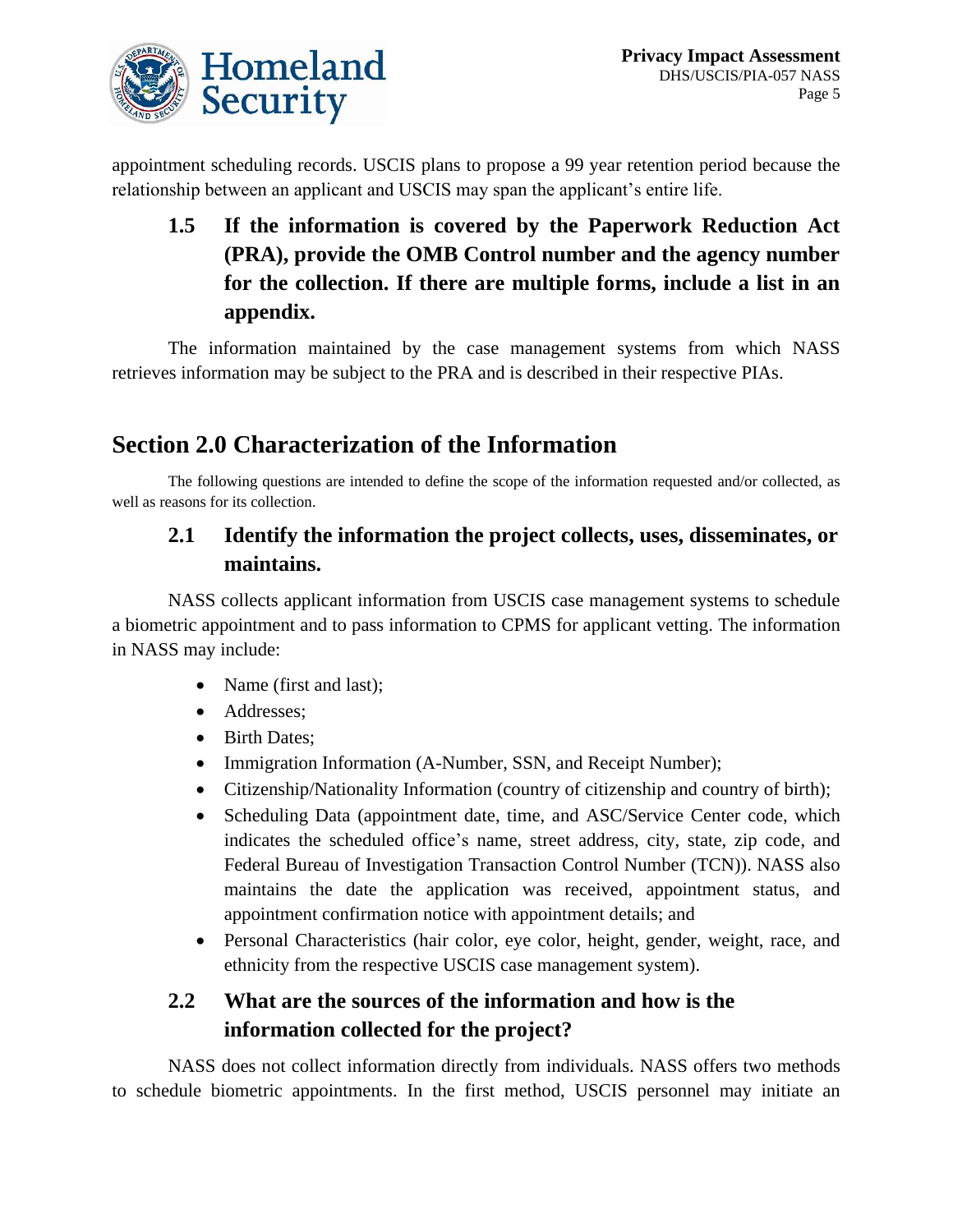

automated process in the case management system that exports the data needed for scheduling to a batch file. The data is exported from applications requiring biometric appointments stored in CLAIMS 3, CLAIMS 4, RAPS, and ELIS. In the second method, a USCIS adjudicator, in the course of case review, may determine the biometric collection is required from an applicant in support of his or her benefit application. The adjudicator then manually sets up the appointment request in NASS. This process to manually set up an appointment requires power user permissions within NASS.

# **2.3 Does the project use information from commercial sources or publicly available data? If so, explain why and how this information is used.**

No.

### **2.4 Discuss how accuracy of the data is ensured.**

NASS vets uploaded applicant requests through a series of quality assurance checks. NASS connects to the CPMS ASC Encounter Data Query Service to determine if USCIS has existing photos or fingerprints on file.<sup>15</sup> The CPMS Encounter Query Service maintains and tracks details about Application Support Center visit history. The queries performed on the applicant data include a receipt check, biometric check, and fingerprint background check.<sup>16</sup> CPMS returns a message to NASS indicating if biometric data is on file for the applicant and whether the existing biometric data may be reused for the applicant. This allows NASS to schedule appointments only when USCIS needs to collect biometric data for the applicant.

NASS creates, updates, and archives biometric appointment schedule data. Service Centers submit appointment requests via a spreadsheet to NASS. NASS conducts integrity checks at all points of data processing to ensure that USCIS has accurately matched the appropriate records and properly formatted the records before storage. NASS validates the fields in the uploaded spreadsheet through a set of quality checks and submits any errors back to the Service Center. The Service Center then views field validation errors online and fixes all errors. All manually created biometric appointments are checked for accuracy through a manual review process and technical controls. The data fields in the input screen are configured to limit the possibility of entering incomplete data (e.g., the system rejects 00/00/00 birthdates). Data entry

<sup>&</sup>lt;sup>15</sup> CPMS serves as the centralized repository of biometrics captured by USCIS used for biometric based background checks. *See* the forthcoming PIA for CPMS for more information, *available at* [www.dhs.gov/privacy.](http://www.dhs.gov/privacy)

<sup>&</sup>lt;sup>16</sup> The CPMS Encounter Query Serivce allow users to see details about Application Support Center visit history. The receipt check determines if the schedule request has already been processed and if biometrics are already in CPMS. The biometric check determines if biometrics exist in CPMS for the applicant and whether they have been collected within 5 years. If the biometrics are recent enough, a follow-up request is sent to CPMS to "clone" the existing biometrics to the new receipt number. The fingerprint background date check determines if a fingerprint background check was already performed on an applicant, and returns the Federal Bureau of Investigation Transaction Control Number (TCN) and date of that prior transaction to NASS.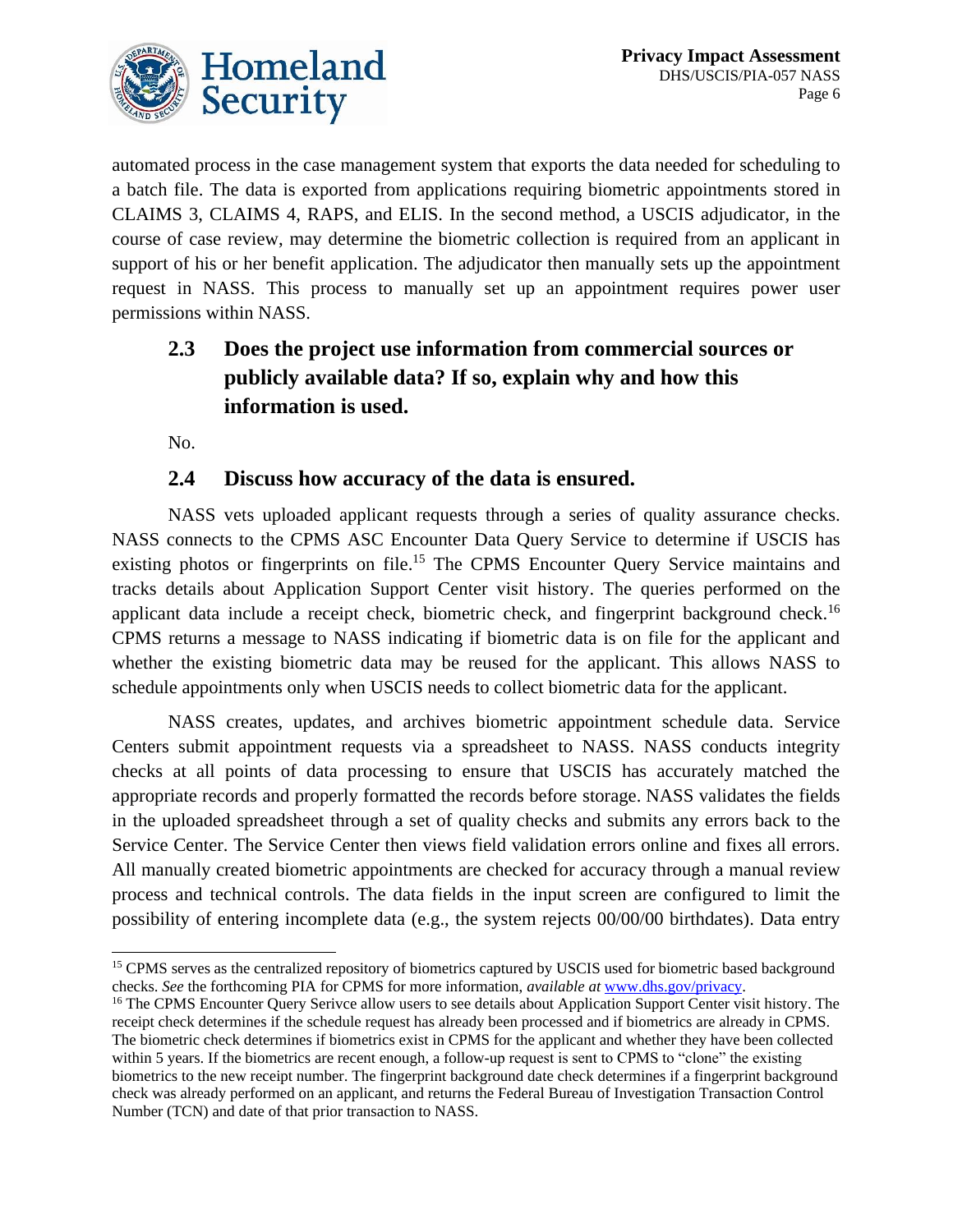

personnel are provided with the opportunity to review and edit information prior to and after its submission. USCIS personnel may also manually correct identified errors.

CPMS vetting is a batch job that runs every five minutes. The batch job is triggered and scheduled internally from NASS. The batch job processes the applicant data by automatically sending information to CPMS to undergo the CPMS vetting process. Any new appointment requests received since the previous run of CPMS vetting are picked-up and sent to CPMS to determine if biometrics may be reused. NASS contains logic that calculates capacity to schedule appointments for applicants to appear at an ASC. The applicant data accuracy is ensured by the CPMS Vetting process.<sup>17</sup>

### **2.5 Privacy Impact Analysis: Related to Characterization of the Information**

**Privacy Risk:** There is a risk that the information stored in NASS is inaccurate because NASS relies on connections from other USCIS case management systems, many of which rely on manual data entry, or USCIS employees manually enter information into NASS.

**Mitigation:** This risk is partially mitigated. First, all manually created biometric appointments are checked for accuracy through a manual review process and technical controls. Second, the data fields in the input screen are configured to limit the entry of incomplete data (e.g., the system rejects 00/00/00 birthdates). Third, data entry personnel are provided with the opportunity to review and edit information prior to and after their submission. USCIS personnel may also manually correct identified errors.

NASS also vets all applicant data via the CPMS Vetting process. CPMS Vetting is a batch job that runs every 5 minutes. Any new appointment requests received since the previous run of CPMS Vetting are picked-up and sent to CPMS to determine if biometrics may be reused.

**Privacy Risk:** There is a risk that NASS collects more information than is necessary to schedule a biometrics appointment.

**Mitigation:** This risk is partially mitigated. Although NASS only receives a subset of information from the case management system, more information is sent to NASS than is needed to schedule a biometrics appointment. NASS requires some of that information to verify the applicant's identity when he or she arrives at the ASC or to ensure CPMS is searching for the

<sup>&</sup>lt;sup>17</sup> See forthcoming CPMS PIA. The CPMS vetting process includes three separate checks including a receipt check, biometric check, and fingerprint background date check. The receipt check determines if the schedule request has already been processed and if biometrics are already in CPMS. The biometric check determines if biometrics exist in CPMS for the applicant and whether they have been collected within 5 years. If the biometrics are recent enough, a follow-up request is sent to CPMS to "clone" the existing biometrics to the new receipt number. The fingerprint background date check determines if a fingerprint background check was already performed on an applicant, and returns the TCN and date of that prior transaction to NASS. If the date of the prior background check is older than the configured setting (12 months is currenty the default), a follow-up request is sent to CPMS to resubmit the TCN to the FBI to refresh the background check.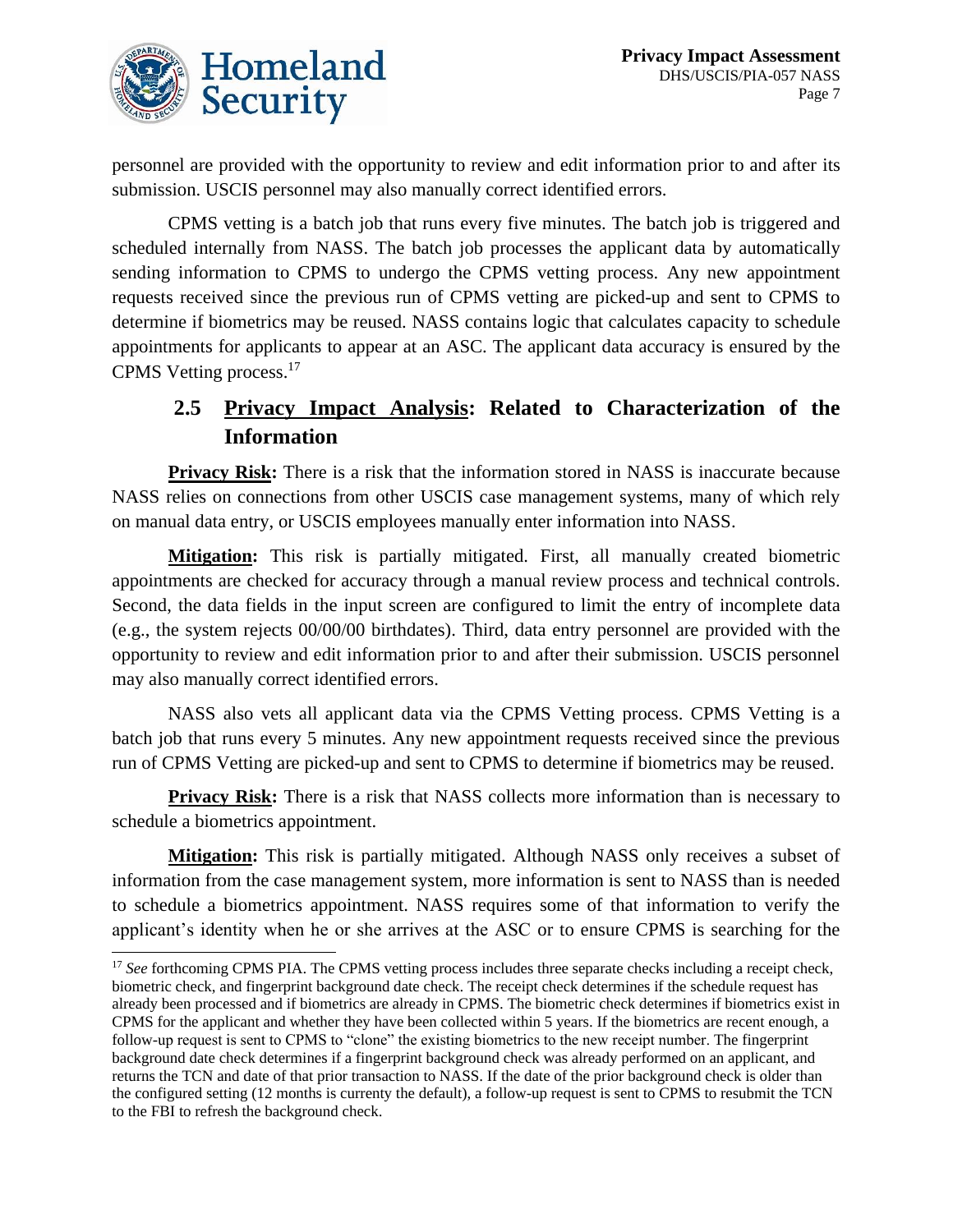

correct applicant in its database. However, instead of passing the necessary information to CPMS and deleting it, NASS maintains the individual's country of birth and country of citizenship, which are only used by CPMS.

**Privacy Risk:** There is a risk of data duplication to complete the biometrics scheduling process.

**Mitigation:** This risk is not mitigated. NASS collects limited information from the benefits application from CLAIMS 3, CLAIMS 4, RAPS, and ELIS. NASS then sends notice data including the appointment date, time, and place, notice transaction identifier, applicant information, and respresentative information to NGS to generate the notice. NGS then creates the appointment notices and sends them to the EPMS to be printed and then sent to the applicant and representative, if applicable.<sup>18</sup> In addition to these three different systems, NASS does not have the capability to produce daily tracking reports, which are currently run on spreadsheets daily.

**Privacy Risk:** There is a risk that more information than is necessary to alert applicants to their scheduled appointment is sent to EPMS and included on the printed notice.

**Mitigation:** Limited applicant contact information is printed directly on the appointment notice. Other identitying information (such as SSN, A-Number, ethnicity, race, eye color, hair color, weight, etc) is included in a 2D barcode on the appointment notice. A 2-D barcode is a stores the information within the symbol. The barcode is only machine-readable and a Livescan scanner is used to read the information in the barcode and autopopulate into Livescan, which is used to capture biometric and biographical information from applicants at the ASC and Internationally.

Upon arrival at a ASC, a customer checks in for an appointment and presents the printed appointment notice and a photo ID. These data elements are compared against the ID card to verify identity of the individual when he or she comes into the ASC. The same information is transmitted to the LiveScan and along with the prints are forward to FBI for verification. FBI conduct background checks to determine if the individual has any criminal activity. This technology greatly enhances USCIS' ability to quickly and accurately intake biometric appointments at the USCIS ASC facilities for fingerprint processing.

<sup>&</sup>lt;sup>18</sup> NASS is only responsible for scheduling appointments. NGS and EPMS are legacy systems that were specifically developed for notice generation and printing purposes. NGS only generates notices and EPMS prints the notices at the Eastern Forms Center and mails these notices directly to the individials.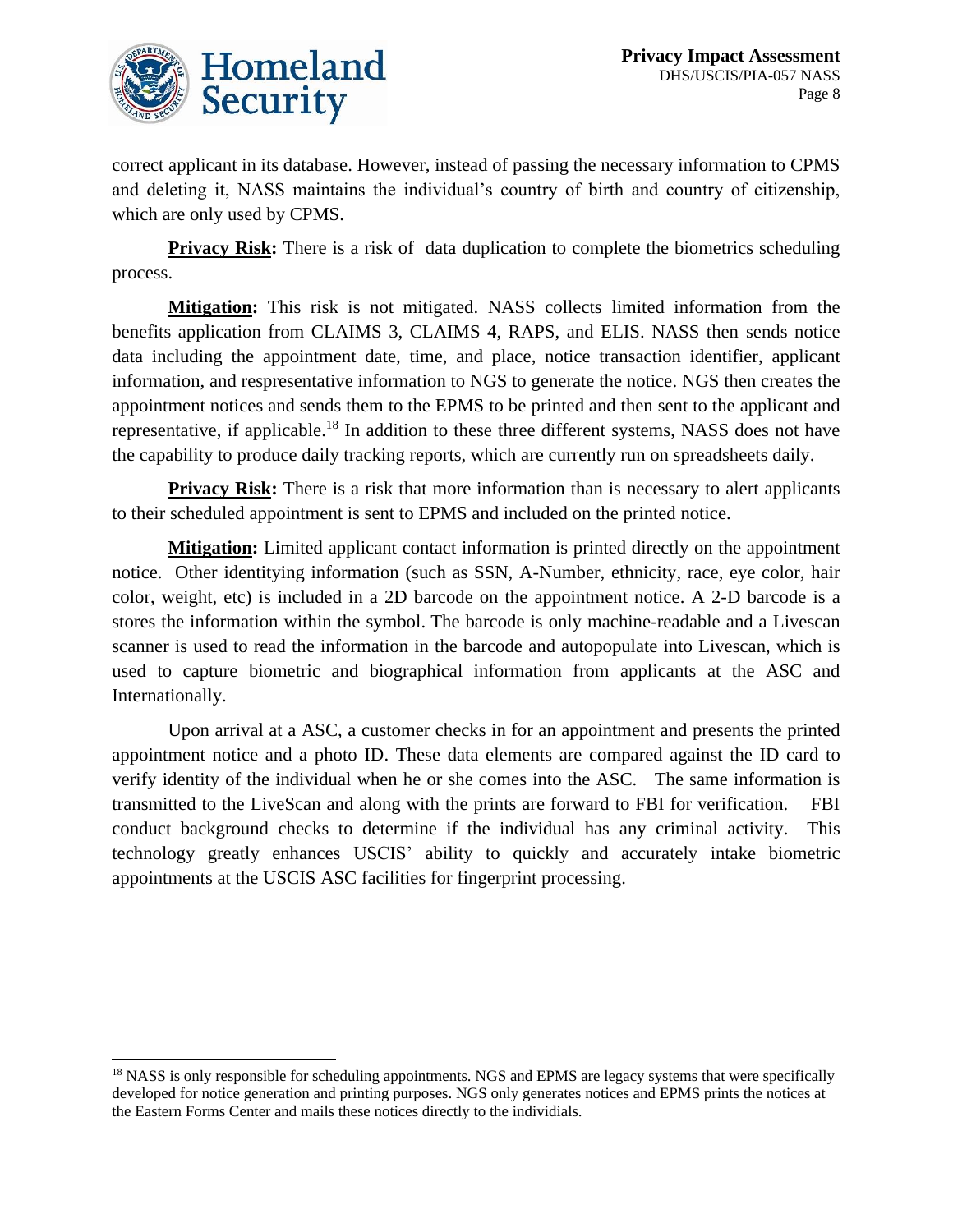

# **Section 3.0 Uses of the Information**

The following questions require a clear description of the project's use of information.

### **3.1 Describe how and why the project uses the information.**

NASS collects applicant information from USCIS case management systems to schedule a biometric appointment and to pass information to CPMS for applicant vetting. The information in NASS may include:

**Names:** NASS maintains the full name (first and last) of the applicant and his or her attorney or representative to identify the applicant and verify the accuracy of information provided in an application.

**Addresses:** NASS collects applicant and attorney addresses to identify the closest USCIS ASC and send information to the applicant and his or her attorney regarding the biometric appointment.

**Birth Dates:** NASS maintains birth dates to verify the identity of the applicant.

**Immigration Information:** NASS maintains the applicant's A-Number, SSN, and Receipt Number to ensure that the correct record is associated with the correct applicant.

**Citizenship/Nationality Information:** NASS maintains country of citizenship and country of birth. The FBI requires this information to perform its background checks on the applicant. NASS provides this information to CPMS for applicant vetting.

**Scheduling Data:** NASS assigns the appointment date, time, and ASC/Service Center code, which indicates the scheduled office's name, street address, city, state, zip code, and Federal Bureau of Investigation TCN. NASS also maintains the date the application was received, appointment status, and appointment confirmation notice with appointment details.

**Personal Characteristics:** NASS recieves applicant data on hair color, eye color, height, gender, weight, race, and ethnicity from the respective USCIS case management system. The physical descriptors serve two purposes 1) identity verification at ACS 2) to allow the FBI to perform background checks. Biographic data elements on race, sex, and national origin are required by the FBI to perform background checks and background checks are required for benefit eligibility. Those data elements have been collected at the ASC for many years on FBI Form FD-258 and they are now collected electronically. To streamline submission of benefit requests that require biometric services, USCIS collects that data up front on the form to reduce the time customers must spend at the ASC.

**3.2 Does the project use technology to conduct electronic searches, queries, or analyses in an electronic database to discover or locate a predictive pattern or an anomaly? If so, state how DHS plans to**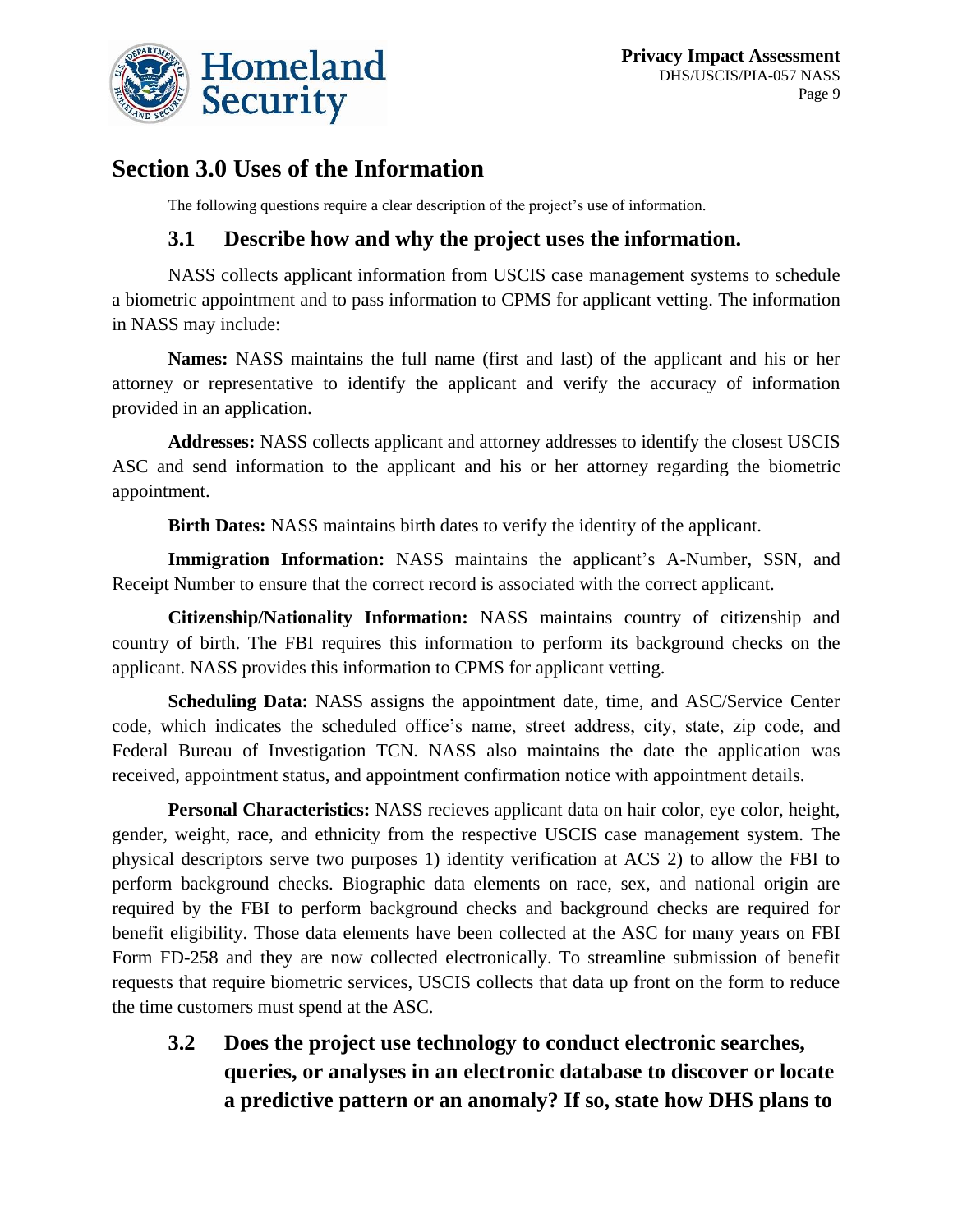

**use such results.**

No.

# **3.3 Are there other components with assigned roles and responsibilities within the system?**

No.

### **3.4 Privacy Impact Analysis: Related to the Uses of Information**

**Privacy Risk:** There is a risk that information stored in NASS may be used for purposes outside of the original purpose of scheduling biometric appointments.

**Mitigation:** This risk is partially mitigated. While USCIS uses NASS primarily for scheduling appointments, USCIS also uses the personal description information maintained in NASS to verify the applicant's identity when he or she arrives at the ASC. USCIS also uses NASS to pass information to CPMS for applicant vetting. All of these uses, while not the original purpose of collection, are related to the benefits adjudication process. USCIS does not use information stored by NASS for purposes beyond benefits adjudication.

**Privacy Risk:** There is a risk that unauthorized users may access information stored in NASS.

**Mitigation:** A standard warning banner is displayed on the NASS homepage to inform users that they are about to access a DHS owned computer system. NASS displays a warning banner on the login screen to advise authorized and unauthorized users about proper and improper use of the data, that the system may be monitored to detect improper use, and the consequences of illicit use of the data. Lastly, the system's auditing capability records users' activities in the system and the system's audit logs are reviewed on a regular basis by system administrators to ensure that the system is being used appropriately.

# **Section 4.0 Notice**

The following questions seek information about the project's notice to the individual about the information collected, the right to consent to uses of said information, and the right to decline to provide information.

### **4.1 How does the project provide individuals notice prior to the collection of information? If notice is not provided, explain why not.**

USCIS presents all individuals seeking immigration benefits with a Privacy Act Statement on the instructions of the application and petition. The Privacy Act Statement is located on each form's instructions. The Privacy Act Statement located on the instructions for each form notifies the individuals of USCIS's authority to collect information, and the purposes,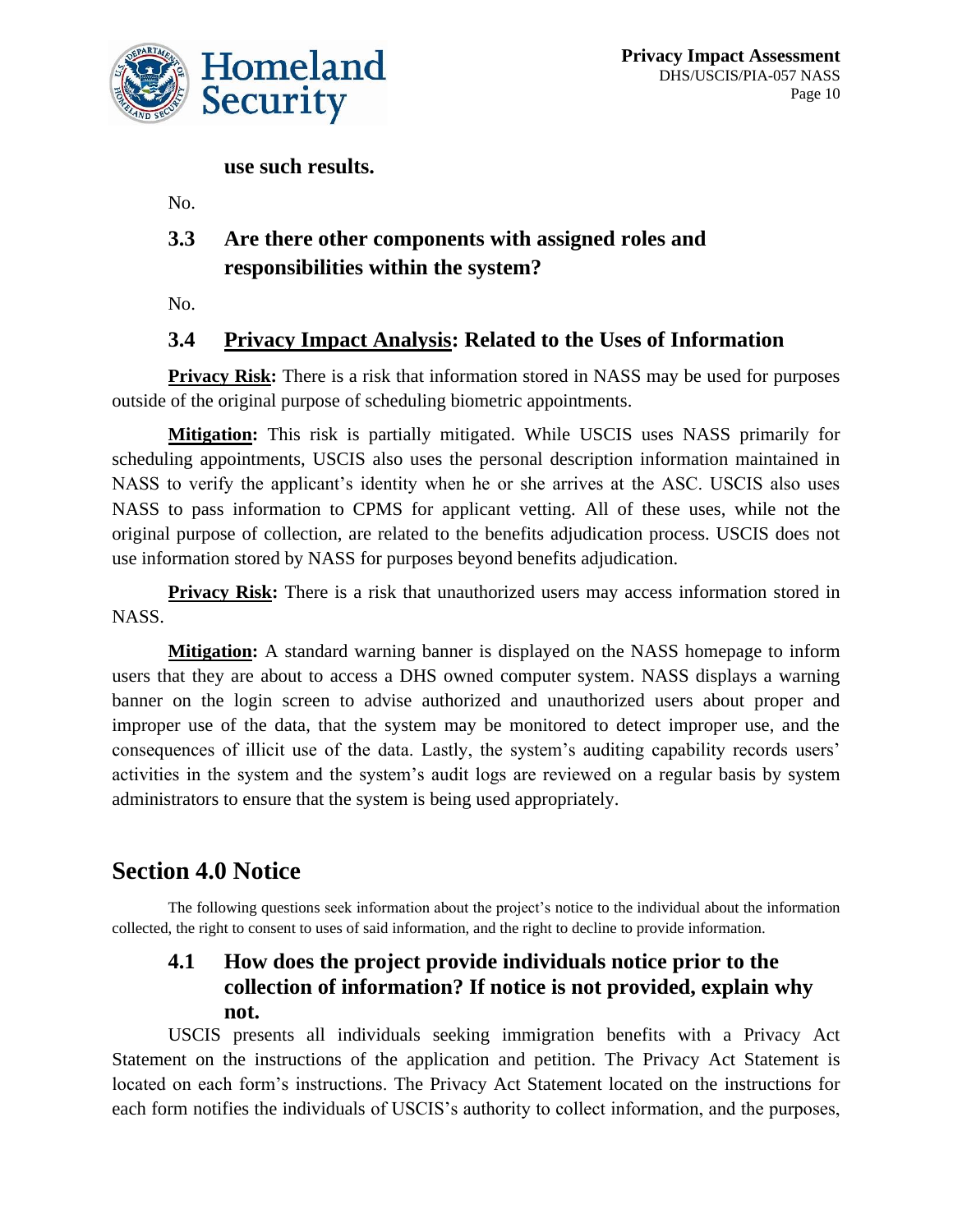

routine uses, and consequences of declining to provide the information to USCIS prior to the collection of information.

Individuals do not interact directly with NASS, therefore USCIS cannot provide notice at the point of NASS collection. However, USCIS provides general notice to individuals through this PIA and Asylum Information and Pre-Screening,<sup>19</sup> Benefit Information System,<sup>20</sup> and Electronic Immigration System-2 Account and Case Management SORNs.<sup>21</sup>.

### **4.2 What opportunities are available for individuals to consent to uses, decline to provide information, or opt out of the project?**

NASS is not the original point of collection; therefore, NASS does not provide individuals the opportunity to consent to use or decline to provide the information. USCIS provides notice at the original point of collection that the individual may decline to provide the requested information, but it will result in the denial of the applicant's benefit request.

### **4.3 Privacy Impact Analysis: Related to Notice**

**Privacy Risk:** Since NASS is not the source system of collection, there is a risk that individuals will not receive notice of the purpose for which NASS uses his or her information.

**Mitigation:** At the original point of collection, through a Privacy Act Statement on each form's instructions, USCIS provides notice to individuals applying for benefits that USCIS uses their information to determine whether they are eligible for their respective benefit. In addition, USCIS has published information on its website about its biometric appointment process.

# **Section 5.0 Data Retention by the project**

The following questions are intended to outline how long the project retains the information after the initial collection.

### **5.1 Explain how long and for what reason the information is retained.**

USCIS has not yet developed a records retention schedule to cover the appointment scheduling records.

### **5.2 Privacy Impact Analysis: Related to Retention**

**Privacy Risk:** There is privacy risk that there is no proposed retention schedule for NASS information, which leads to information being retained longer than required, and increases

<sup>19</sup> See DHS/USCIS-010 Asylum Information and Pre-Screening, 75 FR 409 (Jan. 5, 2010)*.* 

<sup>20</sup> *See* DHS-USCIS-007 Benefits Information System, 73 FR 56596 (Sept. 29, 2008)*.* 

<sup>21</sup> *See* DHS/USCIS-015 Electronic Immigration System-2 Account and Case Management System of Records, 78 FR 20673 (Apr. 5, 2013)*.*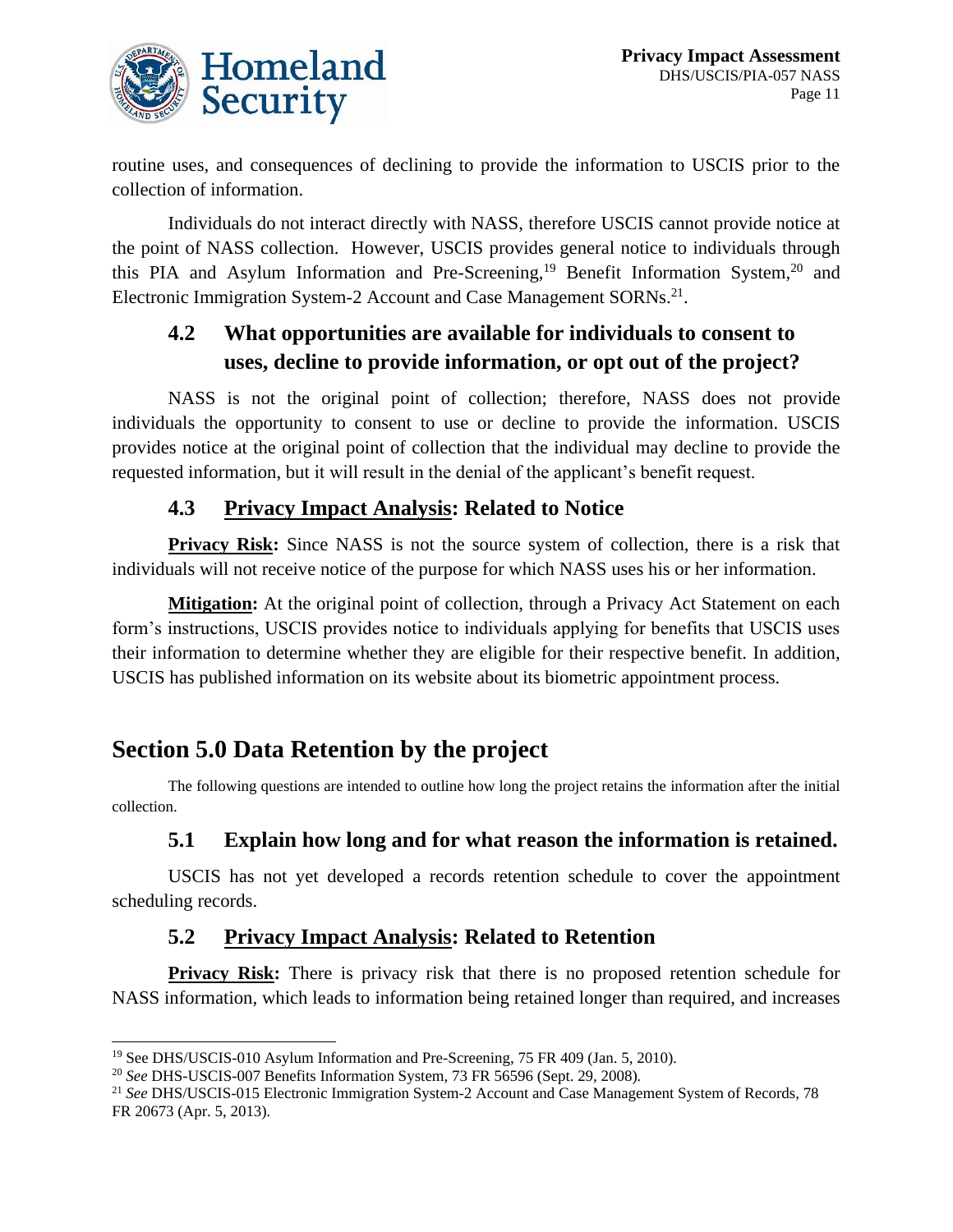

the amount of harm resulting from an unauthorized disclosure of information.

**Mitigation:** This risk is not mitigated. USCIS plans to propose a 99 year retention period because the relationship between an applicant and USCIS may span the applicant's entire life. Until USCIS completes a NARA-approved retention schedule, USCIS will maintain all records indefinitely. All data is protected from unauthorized disclosure and access by using appropriate technical, physical, and administrative controls.

# **Section 6.0 Information Sharing**

The following questions are intended to describe the scope of the project information sharing external to the Department. External sharing encompasses sharing with other federal, state and local government, and private sector entities.

# **6.1 Is information shared outside of DHS as part of the normal agency operations? If so, identify the organization(s) and how the information is accessed and how it is to be used.**

No.

**6.2 Describe how the external sharing noted in 6.1 is compatible with the SORN noted in 1.2.**

Not applicable.

### **6.3 Does the project place limitations on re-dissemination?**

Not applicable.

### **6.4 Describe how the project maintains a record of any disclosures outside of the Department.**

Not applicable.

### **6.5 Privacy Impact Analysis: Related to Information Sharing**

There is no risk to external information sharing because NASS does not share information outside of DHS.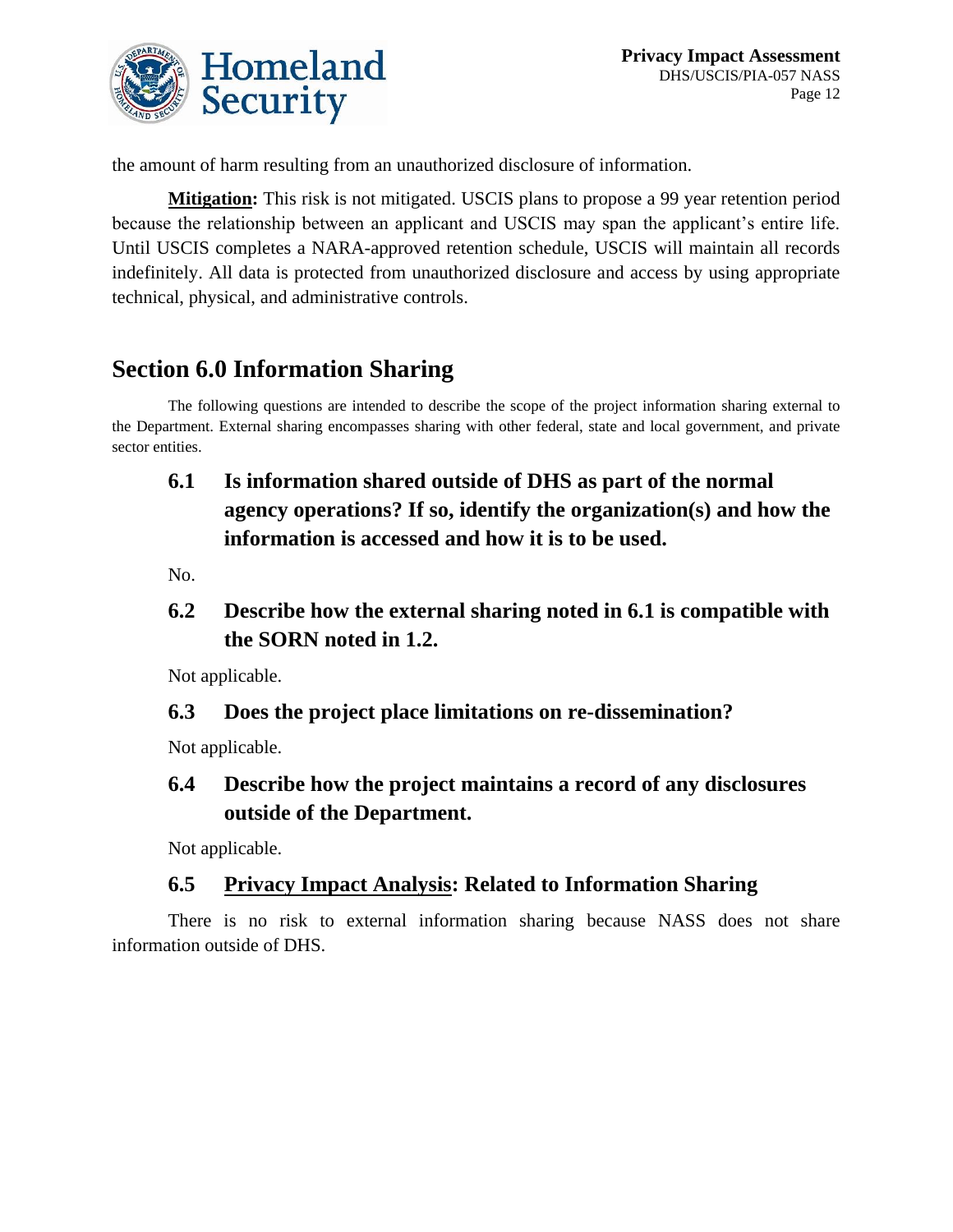

# **Section 7.0 Redress**

The following questions seek information about processes in place for individuals to seek redress which may include access to records about themselves, ensuring the accuracy of the information collected about them, and/or filing complaints.

## **7.1 What are the procedures that allow individuals to access their information?**

An individual seeking access to his or her information may gain access to his or her USCIS records by filing a Freedom of Information Act (FOIA) or Privacy Act request and submitting the requests to following address:

USCIS National Records Center Freedom of Information Act/Privacy Act Program P. O. Box 648010 Lee's Summit, MO 64064-8010

Further information for Privacy Act and FOIA requests for USCIS records can also be found at http://www.uscis.gov.

### **7.2 What procedures are in place to allow the subject individual to correct inaccurate or erroneous information?**

Individuals may direct all requests to contest or amend information to the FOIA/PA Office at USCIS. Individuals must state clearly and concisely in the redress request the information being contested, the reason for contesting it, the proposed amendment, and clearly mark the envelope "Privacy Act Amendment."

### **7.3 How does the project notify individuals about the procedures for correcting their information?**

USCIS application instructions, the USCIS website, this PIA, and the associated SORNs notify individuals of the procedures for correcting their information.

### **7.4 Privacy Impact Analysis: Related to Redress**

**Privacy Risk:** There is a risk that USCIS may not afford an individual adequate opportunity to correct data maintained in NASS**.**

**Mitigation:** The information in NASS is derived from other USCIS systems. Individuals are given numerous opportunities during and after the completion of the benefit request process to correct information they have provided and to respond to information received from other sources. USCIS does not claim any Privacy Act exemptions for NASS; therefore, individuals may submit a redress request as stated in the applicable SORN.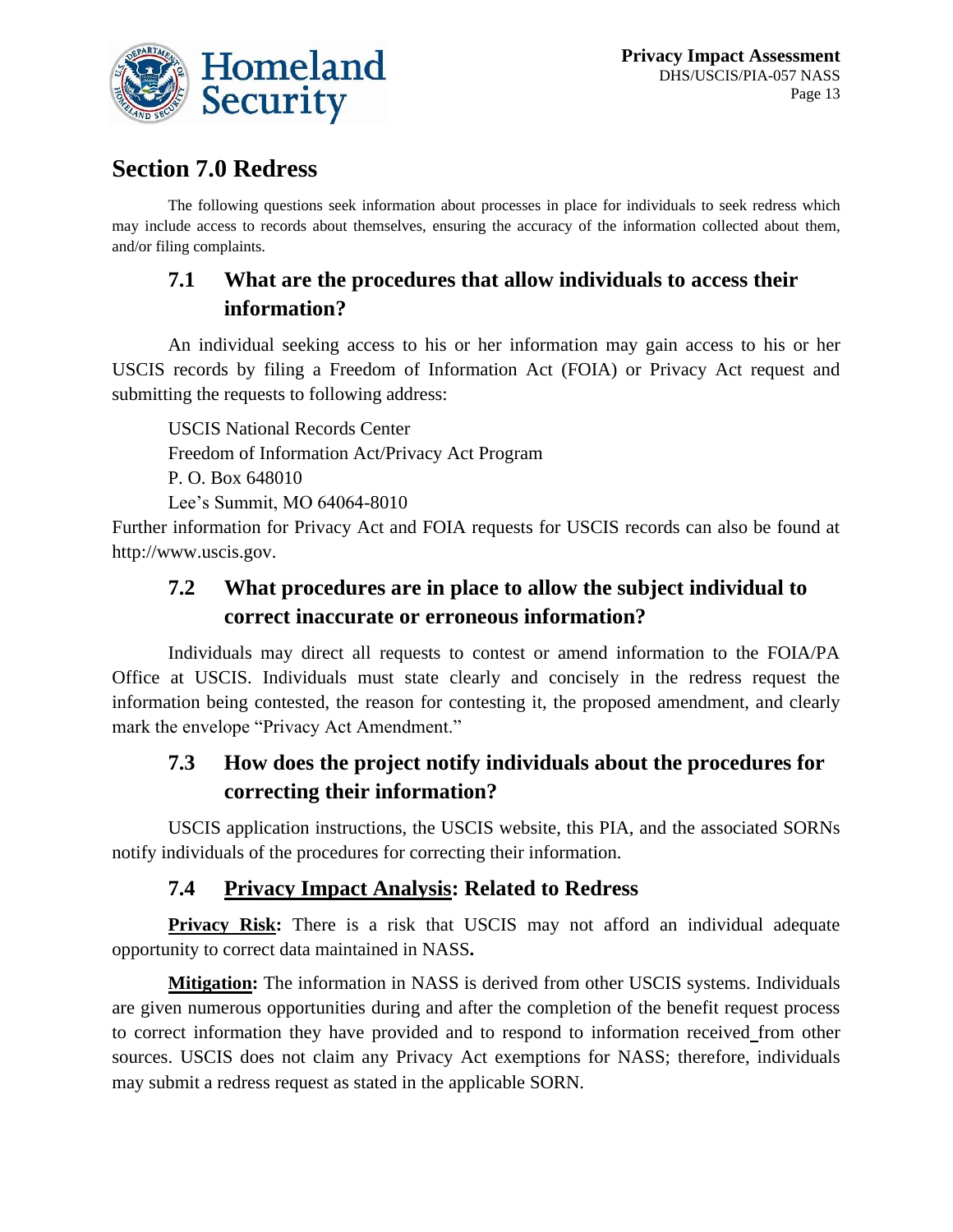

# **Section 8.0 Auditing and Accountability**

The following questions are intended to describe technical and policy based safeguards and security measures.

# **8.1 How does the project ensure that the information is used in accordance with stated practices in this PIA?**

USCIS ensures that the information is used in accordance with the stated practices in this PIA by leveraging training, policies, rules of behavior, and auditing and accountability practices. USCIS established access and security controls to mitigate privacy risks associated with authorized and unauthorized users, namely misuse and inappropriate dissemination of data. DHS security specifications require auditing capabilities that log the activity of each user in order to reduce the possibility of misuse and inappropriate dissemination of information. All user actions are tracked via audit logs to identify audit information by user identification, network terminal identification, date, time, and data accessed. All USCIS systems employ auditing measures and technical safeguards to prevent the misuse of data.

### **8.2 Describe what privacy training is provided to users either generally or specifically relevant to the project.**

All USCIS employees and contractors are required to complete annual privacy and security awareness training. The Culture of Privacy Awareness training addresses appropriate privacy concerns, including Privacy Act obligations (e.g., SORNs, Privacy Act Statements). The Computer Security Awareness training examines appropriate technical, physical, personnel, and administrative controls to safeguard information. In addition, USCIS provides NASS users with training on the uses of NASS prior to being approved for access.

# **8.3 What procedures are in place to determine which users may access the information and how does the project determine who has access?**

NASS user accounts are managed through Identity, Credential and Access Management (ICAM). Users authenticate through ICAM to gain access to NASS. ICAM deploys user rolebased access controls and enforces a separation of duties to limit access to only those individuals who have a need-to-know in order to perform their duties. Each operational role is mapped to the set of system authorizations required to support the intended duties of the role. The mapping of roles to associated authorizations enhances adherence to the principle of least privilege. Authorized users are broken into specific classes with specific access rights. This need-to-know is determined by the respective responsibilities of the employee. Only necessary user identities are created and access rights assigned to NASS. These are enforced through DHS and USCIS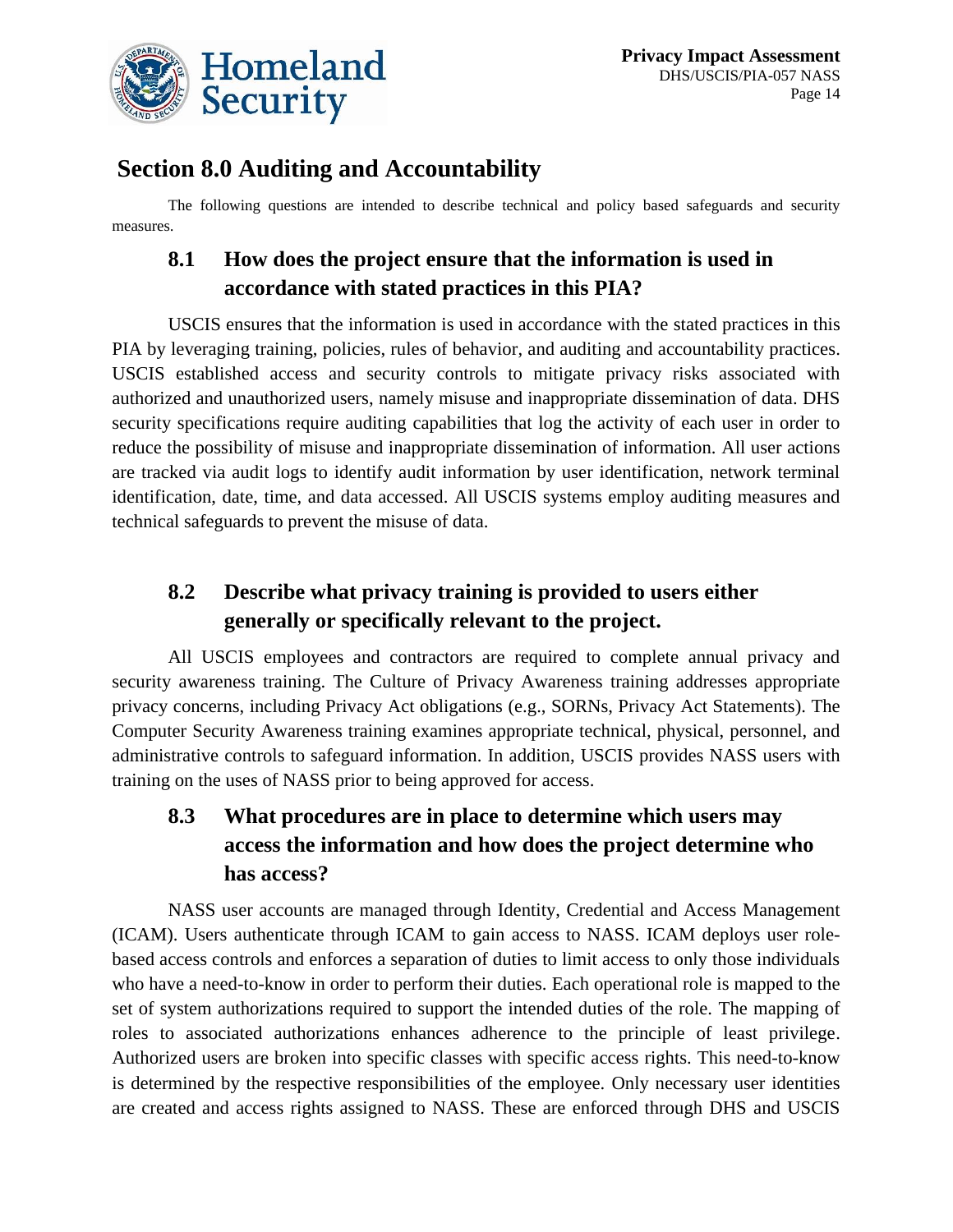

access request forms and procedures.

# **8.4 How does the project review and approve information sharing agreements, MOUs, new uses of the information, new access to the system by organizations within DHS and outside?**

USCIS does not routinely share information collected through NASS with organizations within or outside of DHS. However, USCIS has formal review and approval process in place for new sharing agreements. The NASS Buiness Owner, Office of Information Technology, Office of Privacy, Office of Chief Counsel must approve any new use of information or new access requests for the system.

# **Responsible Officials**

Donald K Hawkins United States Citizenship and Immigration Services Department of Homeland Security

# **Approval Signature**

Karen L. Neuman Chief Privacy Officer Department of Homeland Security

\_\_\_\_\_\_\_\_\_\_\_\_\_\_\_\_\_\_\_\_\_\_\_\_\_\_\_\_\_\_\_\_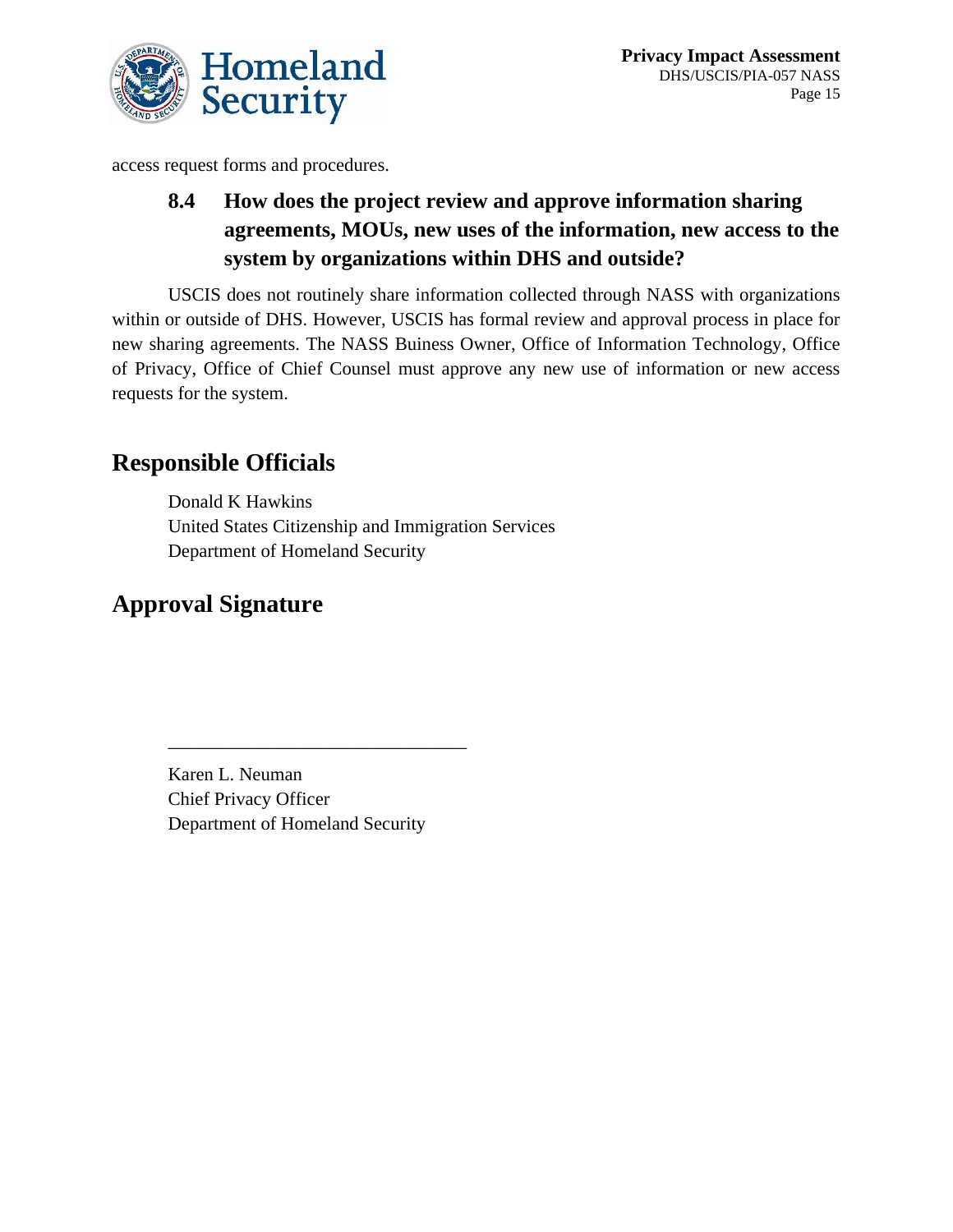

#### **APPENDIX A: NASS Additional Functionalities**

#### **Enterprise Gateway Integration Services (EGIS) Reference Data as a Service (RefDaaS) system**

#### *System Overview:*

Enterprise Gateway Integration Services  $(EGIS)^{22}$  Reference Data as a Service (RefDaaS) is a USCIS enterprise-wide service that acts as a central repository for reference data (i.e., zip code) so an authorized USCIS system with a business need does not have to create and store its own reference data through an application programming interface (API).<sup>23</sup> These data elements have been combined in a service accessible by all other EGIS components with reference data only and does not collect or hold personally identifiable information (PII).

NASS began ingesting new/modified zip codes generated by the U.S. Postal Service via EGIS's RefDaaS system. This is a two-way/bi-directional integration between NASS and RefDaaS in which NASS also publishes zip codes and Field Office Directorate (FOD) mappings to EGIS RefDaaS. This makes the mapping available for other USCIS systems to use/access depending on the system operational need. Since RefDaaS is considered the official source of reference data, this integration allows NASS to comply with both obtaining and publishing reference data via the official USCIS repository.

Ingesting new/modified zip codes and presenting this information ensures that NASS administrators are aware of the new/modified zip codes so that they can map them appropriately. It also reduces effort and errors since the zip codes are automatically ingested. Publishing the zip code mappings allows other USCIS systems to consume this information without the need for a direct connection to NASS.

#### *Data Elements:*

- Zip Codes; and
- FOD mappings.

#### *Sources of Information:*

This bi-directional interface allows NASS to import new and modified zip codes from RefDaaS (which receives updates from the U.S. Postal Service) and publish zip code/ FOD mappings to RefDaaS for other USCIS systems to access.

<sup>&</sup>lt;sup>22</sup> EGIS serves as the foundation infrastructure that hosts and supports USCIS business services and provides the service-oriented architecture platform for USCIS. *See* DHS/USCIS/PIA-080 Enterprise Gateway and Integration Service (EGIS), *available at* [www.dhs.gov/privacy.](file://///dhsnet.ds1.dhs/osem_shares/PRIV/Privacy%20Office/Compliance/PIA/USCIS/DHS-USCIS-PIA-057%20National%20Appointment%20Scheduling%20System/2022%20Update/Appendix%20Update/www.dhs.gov/privacy)

<sup>&</sup>lt;sup>23</sup> An application programming interface (API) is a connection between computers or between computer programs. It is a type of software interface, offering a service to other pieces of software.